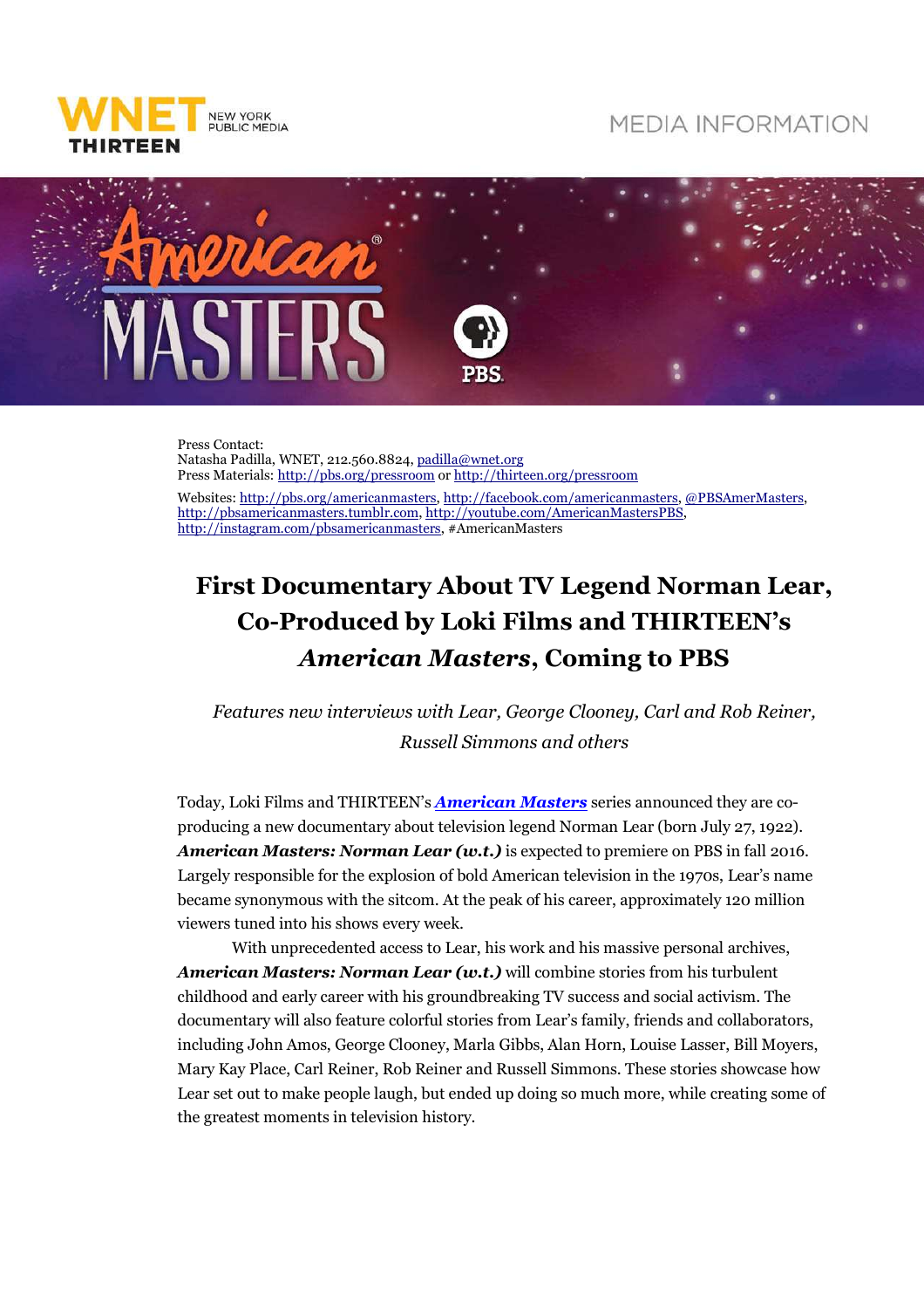"It's astounding to be a subject of *American Masters* when in your heart you know you are still only nine years old," said Lear.

"Norman Lear is a hero for me and for anyone who makes programs for television. I'm thrilled that we can include him in the roster of distinguished American Masters, and Heidi Ewing and Rachel Grady of Loki Films are the ideal filmmakers to tackle his rich and complex story," said Michael Kantor, executive producer of *American Masters*.

"Today, as a new 'golden age' of television is being proclaimed, it's a perfect moment to examine the life and storied career of the key originator of brave and meaningful entertainment," said co-director Heidi Ewing. "Norman is not only a TV legend of times past, but with two projects currently in pre-production, at the age of 93, the man is a total inspiration to all of us mere mortals," added co-director Rachel Grady. Academy Award-nominated filmmakers Ewing and Grady own and operate Loki Films, whose credits include *Jesus Camp*, *DETROPIA* for *Independent Lens*, and *Freakonomics*.

*American Masters: Norman Lear (w.t.)* explores how Lear's TV writing/producing career emerged from the intersection of art and social commitment. Lear's popular primetime comedies *All in the Family*, *Maude*, *The Jeffersons* and *Good Times* were reflections of a culture on the brink of significant social change. As opposed to the safer, more conventional entertainment that came before him, Lear brought taboo conversations about politics, race and bigotry into America's living rooms. *All in the Family* ushered in a tsunami of artistic risk-taking that continued in other socially conscious Lear series, including *Sanford and Son*, *One Day at a Time* and *Mary Hartman, Mary Hartman*. All character-driven, with theatrical sets and live audiences, these programs changed not only the face of national television but the content of national discourse.

Launched in 1986, *American Masters* has earned 28 Emmy Awards — including 10 for Outstanding Non-Fiction Series since 1999 and five for Outstanding Non-Fiction Special — 12 Peabodys, an Oscar, three Grammys, two Producers Guild Awards and many other honors. Now in its 29th season on PBS, the series is a production of THIRTEEN PRODUCTIONS LLC for WNET and also seen on the WORLD channel.

To take *American Masters* beyond the television broadcast and further explore the themes, stories and personalities of masters past and present, the series' companion website (http://pbs.org/americanmasters) offers streaming video of select films, interviews, photos, outtakes, essays and more.

*American Masters: Norman Lear (w.t.)* is a production of Loki Films and THIRTEEN PRODUCTIONS LLC's *American Masters* for WNET. Heidi Ewing and Rachel Grady are directors. Suzanne Hillinger and Brent Miller are producers. Enat Sidi is editor. Ronan Killeen and Jenna Rosher are cinematographers. Michael Kantor is executive producer for *American Masters*.

Major support for *American Masters: Norman Lear (w.t.)* has been provided by the Jonathan D. Lewis Foundation with additional support from The Eli and Edythe Broad Foundation. Funding for *American Masters* is provided by The Corporation for Public